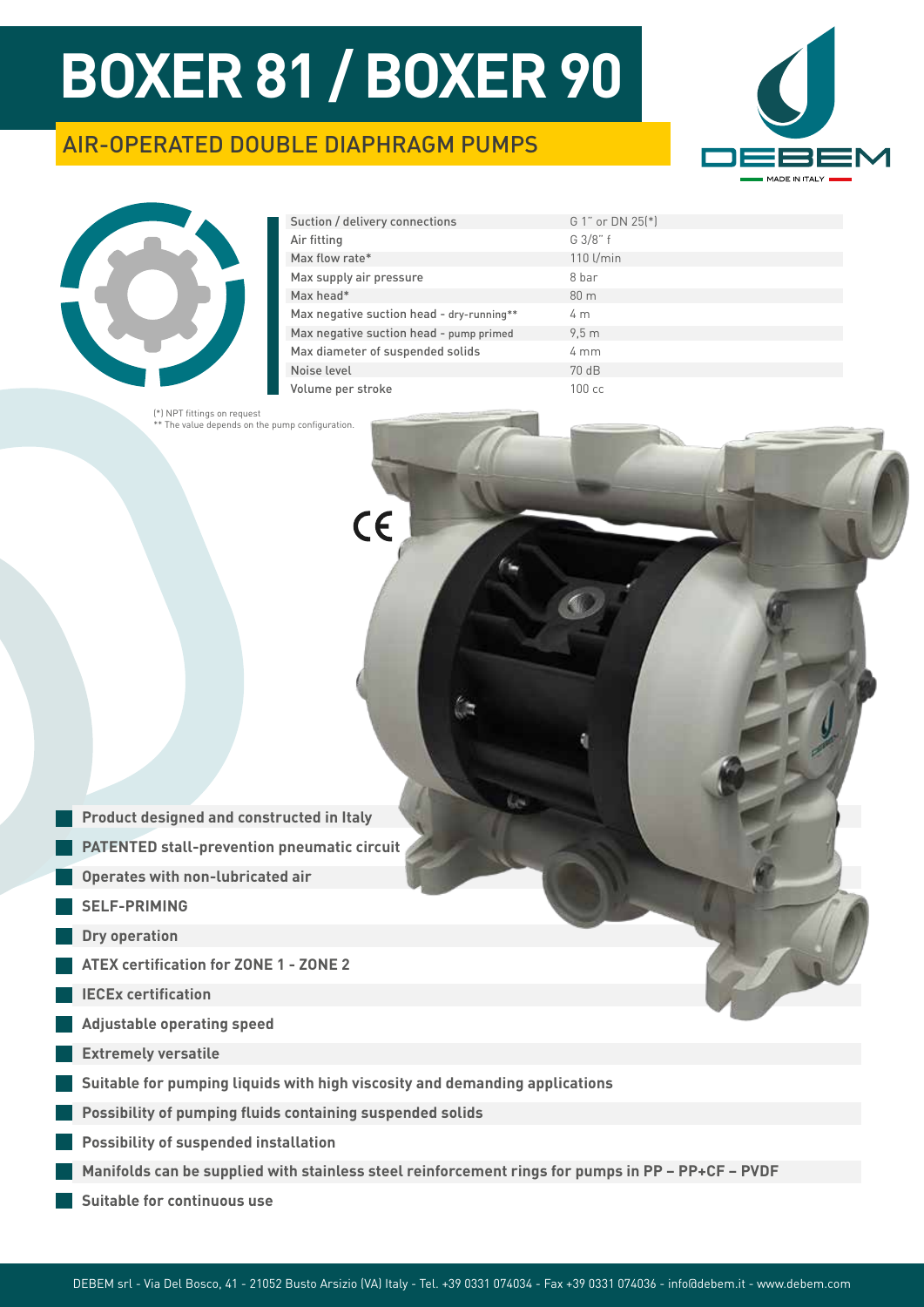### AIR-OPERATED DOUBLE DIAPHRAGM PUMPS



## Specifications and types



| $\sf PP$ |                                                                    | Boxer <sub>81</sub> |
|----------|--------------------------------------------------------------------|---------------------|
|          |                                                                    |                     |
|          | <b>Maximum Dimensions</b>                                          |                     |
|          | Height                                                             | 274 mm              |
|          | Width                                                              | $308$ mm            |
|          | Depth                                                              | $170 \text{ mm}$    |
|          | Construction materials (casing and manifolds) and net weight       |                     |
|          | Polypropylene (with glass additive)                                | 5 Kg                |
|          |                                                                    | Max 3°C min.        |
|          |                                                                    | 65°C max            |
|          |                                                                    |                     |
|          | Conductive polypropylene (with carbon additive)                    | 5 Kg                |
|          |                                                                    | Max 3°C min.        |
|          |                                                                    | $65^{\circ}$ C max  |
|          | Construction materials (casing and manifolds) available on request |                     |
|          | <b>POMc</b>                                                        |                     |
|          | <b>UHMWPE</b>                                                      |                     |
|          |                                                                    |                     |

STANDARD: II 3G Ex h IIB T4 Gc - II 3D Ex h IIIB T135°C Dc X - I M2 Ex h I Mb X CONDUCT: II 2G Ex h IIb T4 Gb - II 2D Ex h IIIB T135°C Db X - Ex h IIB T4 Gb - Ex h IIIB T135°C Db



## PVDF Boxer 81



 $\sqrt{\xi_{\mathbf{x}}}$ 

| <b>Maximum Dimensions</b>                                    |                  |  |  |
|--------------------------------------------------------------|------------------|--|--|
| Height                                                       | 274 mm           |  |  |
| Width                                                        | $308$ mm         |  |  |
| Depth                                                        | $170 \text{ mm}$ |  |  |
|                                                              |                  |  |  |
| Construction materials (casing and manifolds) and net weight |                  |  |  |





Construction materials (casing and manifolds) available on request **POMc**

**UHMWPE**





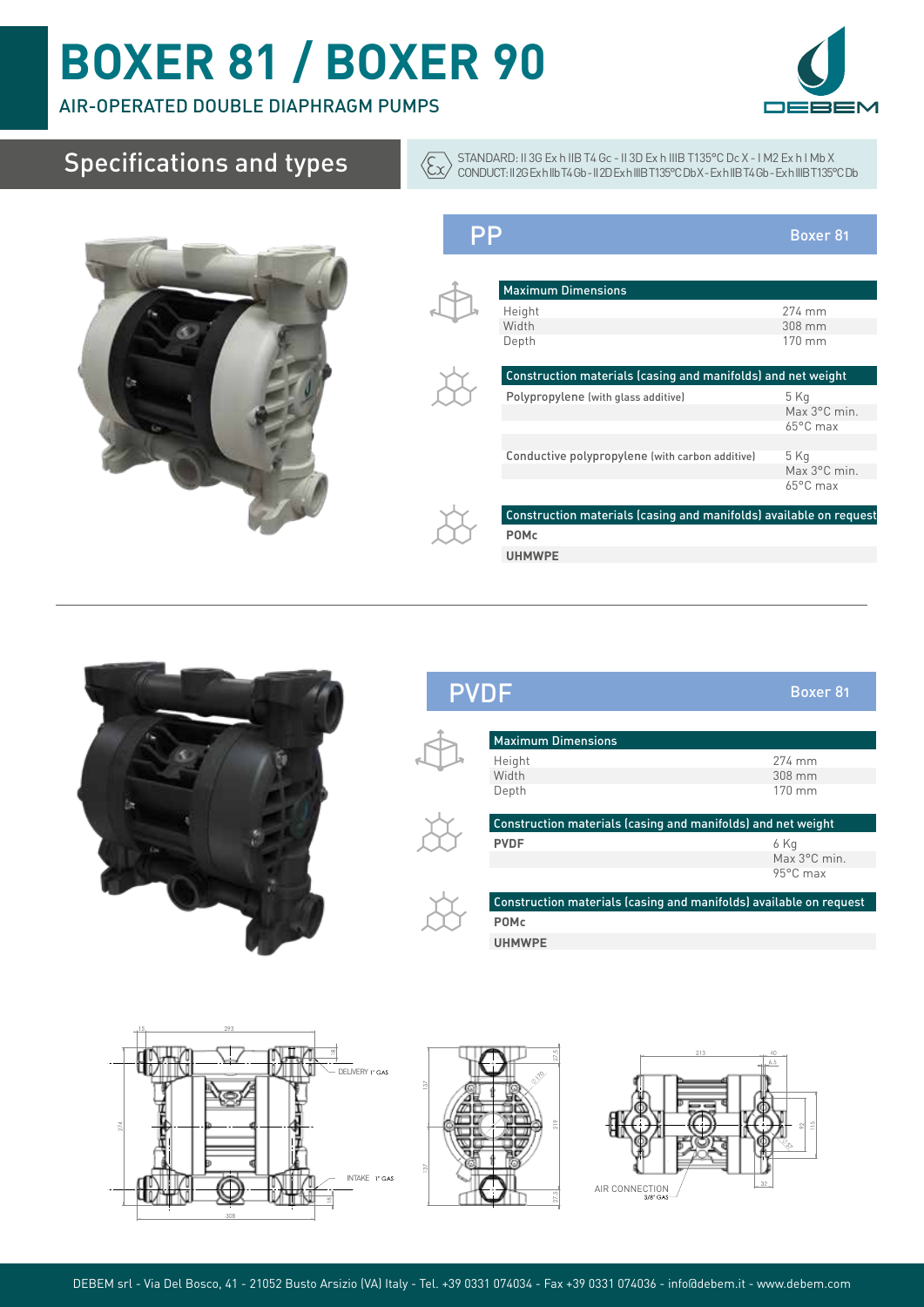AIR-OPERATED DOUBLE DIAPHRAGM PUMPS



| <b>Specifications and types</b>                                                                                                  |                                                                                                          | STANDARD: II 3G Ex h IIB T4 Gc - II 3D Ex h IIIB T135°C Dc X - IM2 Ex h I Mb X<br>CONDUCT: II 2G Exh IIb T4 Gb - II 2D Exh IIIB T135°C Db X - Exh IIB T4 Gb - Exh IIIB T135°C Db                  |                                                                               |
|----------------------------------------------------------------------------------------------------------------------------------|----------------------------------------------------------------------------------------------------------|---------------------------------------------------------------------------------------------------------------------------------------------------------------------------------------------------|-------------------------------------------------------------------------------|
|                                                                                                                                  | <b>Maximum Dimensions</b><br>Height<br>Width<br>Depth<br><b>POMc</b><br><b>UHMWPE</b>                    | Electropolished AISI 316<br>Construction materials (casing and manifolds) and net weight<br><b>Electropolished AISI 316</b><br>Construction materials (casing and manifolds) available on request | Boxer 81<br>275 mm<br>305 mm<br>170 mm<br>10.6 Kg<br>Max 3°C min.<br>95°C max |
| DELIVERY 1" G<br>1" CLAMP<br>$\begin{array}{cc} \text{INTAKE} & \text{PG} \\ \text{O} & \text{V} \\ \text{1" CLAMP} \end{array}$ | o                                                                                                        | AIR CONNECTION 3/8" O                                                                                                                                                                             |                                                                               |
|                                                                                                                                  | <b>BOXER 90</b><br><b>ALU</b><br><b>Maximum Dimensions</b><br>Height<br>Width<br>Depth<br>$\mathsf{ALU}$ | Construction materials (casing and manifolds) and net weight                                                                                                                                      | 291 mm<br>293 mm<br>170 mm<br>7 Kg<br>Max 3°C min.<br>95°C max                |
| DELIVERY 1"G-<br>293<br>d<br>m                                                                                                   |                                                                                                          | 213<br>O<br>o<br>AIR CONNECTION 3/8" G                                                                                                                                                            |                                                                               |

 $INTAKE$   $\sqrt{ }$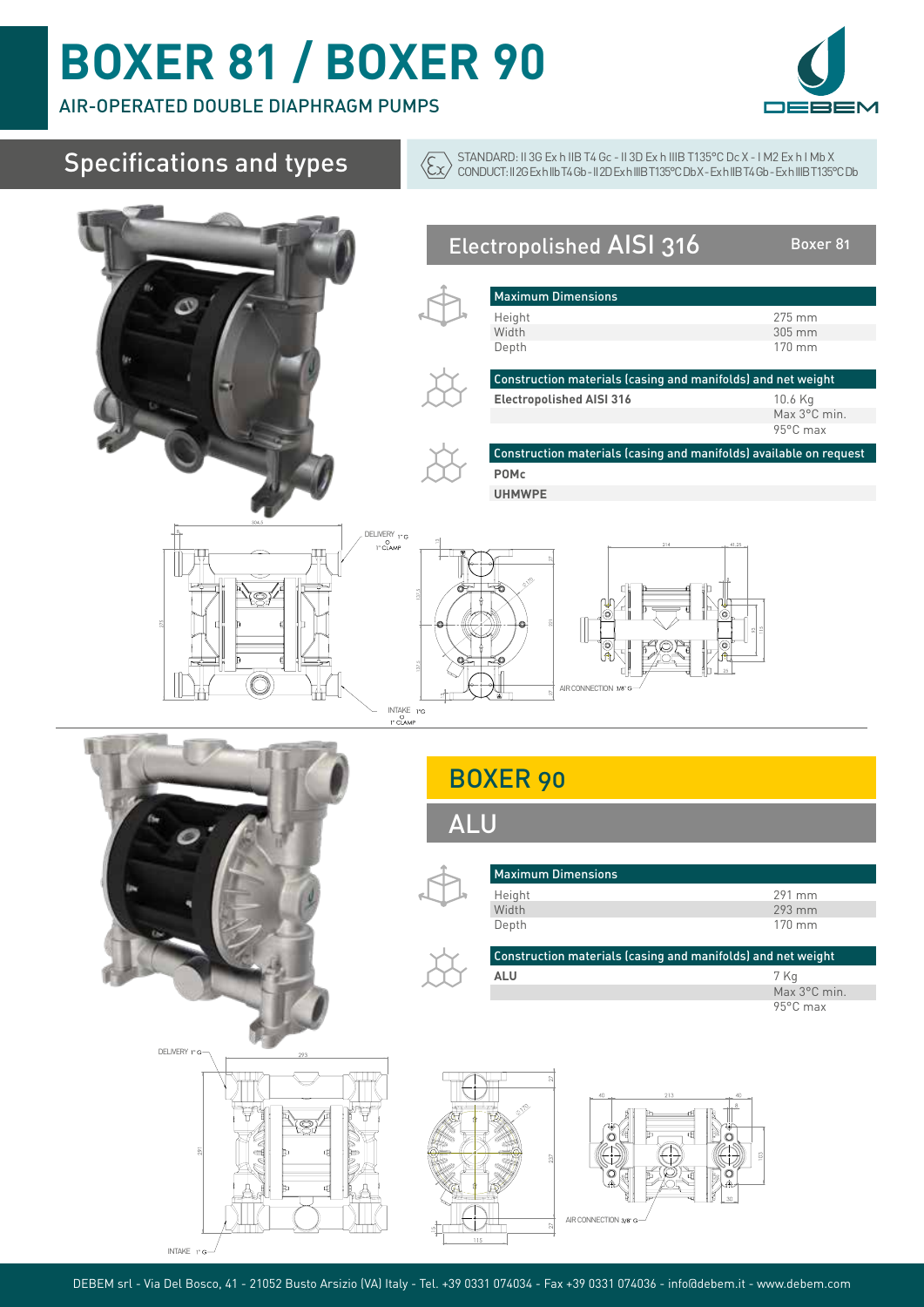### AIR-OPERATED DOUBLE DIAPHRAGM PUMPS



Specifications and types



STANDARD: II 3G Ex h IIB T4 Gc - II 3D Ex h IIIB T135°C Dc X - I M2 Ex h I Mb X CONDUCT: II 2G Ex h IIb T4 Gb - II 2D Ex h IIIB T135°C Db X - Ex h IIB T4 Gb - Ex h IIIB T135°C Db



\*The curves and the performances refer to pumps with immersed suction and open delivery outlet, with water at 20°C and vary based on the composition materials.

### **Accessories: • Equaflux 100**

(For the dampener materials refer to the relative technical sheet) **• Truck model 01**

### **Foot valve: VALVFN0000100APP (POLYPROPYLENE) VALVFN0000100AFV (PVDF)**

- **Air regulation kit W3000-10-G**
- **Batch controller**
- **Cycle counter Reinforcement rings**

Flange kit (DIN flange - ANSI available on request):<br>KITFLANG-B081P (POLYPROPYLENE)<br>KITFLANG-B080F (PVDF)<br>KITFLANG-B080A (AISI 316)<br>KITFLANG-B081AL (ALUMINIUM)

#### **T20 distributor material (pneumatic circuit): • POM**

#### **Central material:**

- **Polypropylene (with glass additive)**
- **Conductive polypropylene (with carbon additive)**
- **Aisi 316**
- **Aluminum**
- **DUPLEX/S.DUPLEX**

### **Diaphragm materials:**

- **PTFE**
- **HYTREL**
- **SANTOPRENE**
- **NBR**
- **EPDM**
- **Caps materials:**
- **Polypropylene (with glass additive)**
- **Conductive polypropylene (with carbon additive)**
- **PVDF**
- **PPS**
- **AISI 316**
- **Balls materials:**
- **PTFE**
- **AISI 316**
- **EPDM**
- **NBR**
- **O-ring materials:**
- **EPDM**
- **NBR**
- **VITON**®
- **PTFE**

#### **Package:**

**cardboard box – cm 24 x 39 x 37 – weight 1.2 Kg** (the weight refers to the package only, without the pump)

Any chromatic variations in our polypropylene and PVDF products are due to<br>the special mixtures of the raw materials used. The use of high quantities of,<br>respectively, glass and carbon additives, results in a unique aesthe